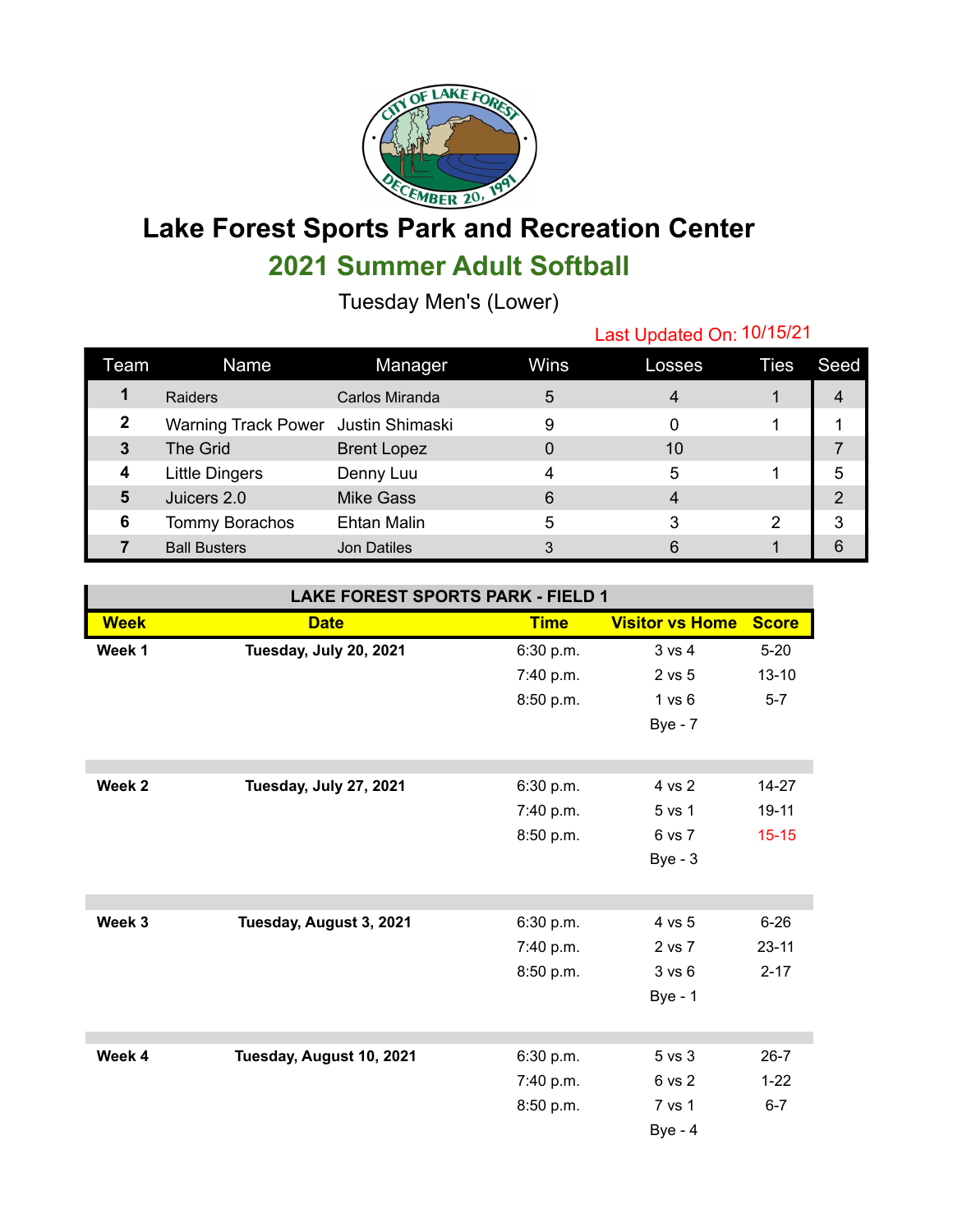| Week 5  | Tuesday, August 17, 2021    | 6:30 p.m. | 4 vs 7         | $15 - 18$ |
|---------|-----------------------------|-----------|----------------|-----------|
|         |                             | 7:40 p.m. | 3 vs 1         | $7 - 16$  |
|         |                             | 8:50 p.m. | 5 vs 6         | $5 - 20$  |
|         |                             |           | $Bye - 2$      |           |
|         |                             |           |                |           |
| Week 6  |                             | 6:30 p.m. | 6 vs 4         | $4 - 11$  |
|         | Tuesday, August 24, 2021    |           | 3 vs 7         | $20 - 21$ |
|         |                             | 7:40 p.m. |                |           |
|         |                             | 8:50 p.m. | 1 vs 2         | $3 - 18$  |
|         |                             |           | <b>Bye - 5</b> |           |
|         |                             |           |                |           |
| Week 7  | Tuesday, August 31, 2021    | 6:30 p.m. | 4 vs 1         | $18-18$   |
|         |                             | 7:40 p.m. | 7 vs 5         | $12 - 19$ |
|         |                             | 8:50 p.m. | 2 vs 3         | $7-0$     |
|         |                             |           | $Bye - 6$      |           |
|         |                             |           |                |           |
| Week 8  | Tuesday, September 7, 2021  | 6:30 p.m. | 4 vs 3         | $21 - 10$ |
|         |                             | 7:40 p.m. | 5 vs 2         | $10 - 22$ |
|         |                             | 8:50 p.m. | 6 vs 1         | $12 - 17$ |
|         |                             |           | <b>Bye - 7</b> |           |
|         |                             |           |                |           |
| Week 9  | Tuesday, September 14, 2021 | 6:30 p.m. | 2 vs 4         | $17 - 11$ |
|         |                             | 7:40 p.m. | 1 vs 5         | $27 - 24$ |
|         |                             | 8:50 p.m. | 7 vs 6         | $13 - 18$ |
|         |                             |           | $Bye - 3$      |           |
|         |                             |           |                |           |
| Week 10 | Tuesday, September 21, 2021 | 6:30 p.m. | 5 vs 4         | $7 - 4$   |
|         |                             | 7:40 p.m. | 6 vs 3         | $13-6$    |
|         |                             | 8:50 p.m. | 7 vs 2         | $9 - 16$  |
|         |                             |           | <b>Bye - 1</b> |           |
|         |                             |           |                |           |
| Week 11 | Tuesday, September 28, 2021 | 6:30 p.m. | 1 vs 7         | $11 - 12$ |
|         |                             | 7:40 p.m. | $2$ vs $6$     | $13 - 13$ |
|         |                             | 8:50 p.m. | 3 vs 5         | $6 - 21$  |
|         |                             |           | <b>Bye - 4</b> |           |
|         |                             |           |                |           |
| Week 12 | Tuesday, October 5, 2021    | 6:30 p.m. | 7 vs 4         | $3 - 23$  |
|         |                             | 7:40 p.m. | 1 vs 3         | $22 - 15$ |